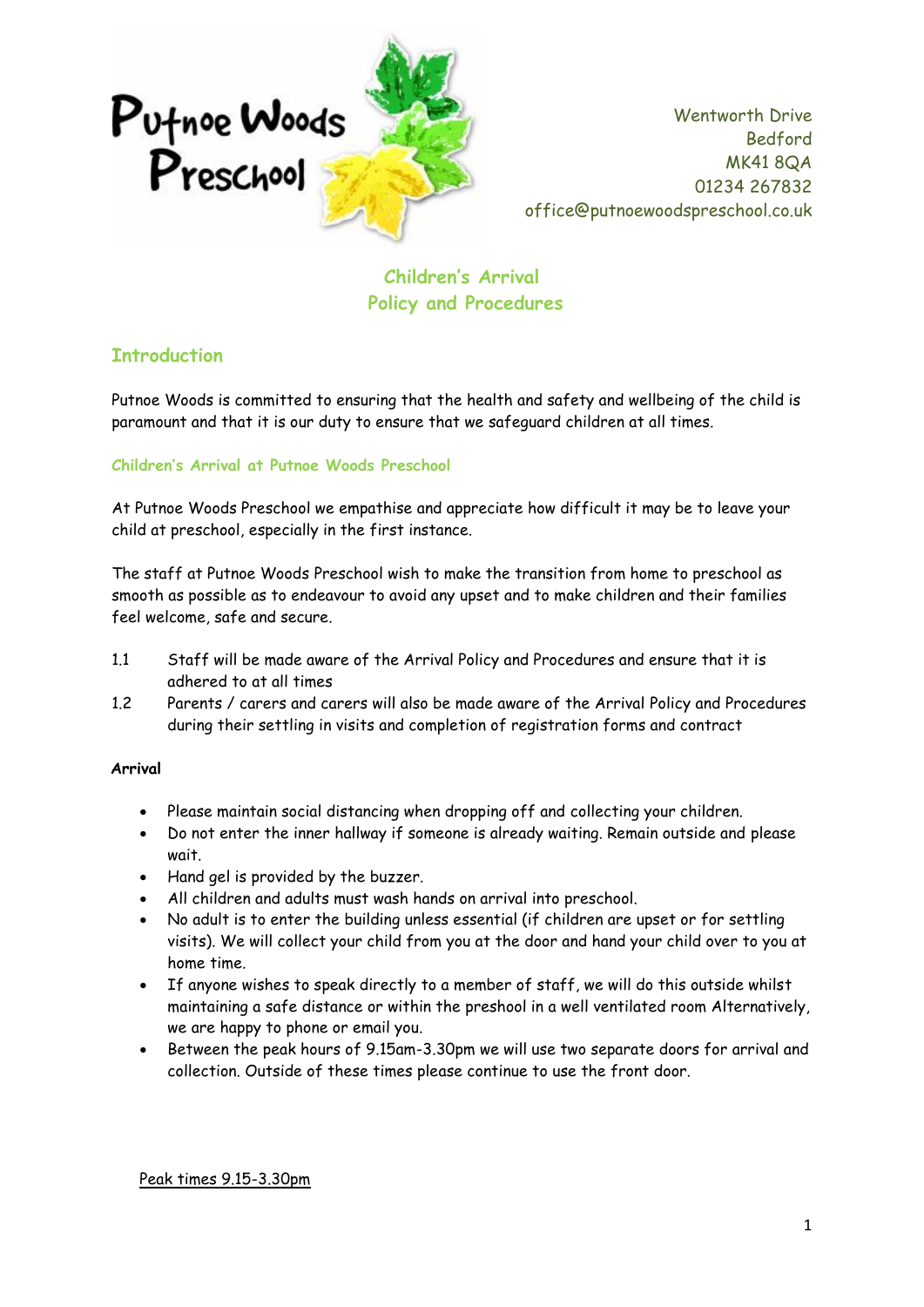

- Bluebell children will use the side gate for drop off and collection. The gate will be manned from 9.30am in the morning and at specific arrival times
- Buttercups and Snowdrops children will continue to use the main door. Again, this will be manned from 9.30am and t specific arrival times
- 1.3 It is our policy at Putnoe Woods to ensure that we give a warm welcome to each child and parent/carer on arrival into preschool and for parents / carers to be able to pass their child over to a member of staff or their key worker who will ensure the safety and wellbeing of each individual
- 1.4 Staff will sign the children in on the daily register on I Connect
- 1.5 The Preschool Manager / Deputy or Finance Officer will then collate the numbers from each of the play rooms and record them in the daily diary
- 1.6 Parents / carers are encouraged to pass on any information regarding their child if necessary, such as injuries, medication and any concerns relating to the wellbeing which may be noted on I Connect
- 1.7 If a child needs medication whilst in our care they will be asked to fill out relevant forms giving permission to administer medication
- 1.8 If a child arrives at preschool with any injuries or marks, the parent will be asked to fill out Home Incident Form stating that they have done it at home and how it happened
- 1.9 The staff at Putnoe Woods will ensure that all children will be given a friendly and warm welcome into each room with enabling environments that will stimulate their learning and developmental needs through a variety of play based opportunities and experiences
- 1.10 We request that to ensure that the day is meaningful to the child and to avoid disruption to the routine parents / carers are requested to ensure that their child is present at their preschool start time

## **This policy is in compliance with GDPR ( General Data Protection Regulations) May 2108**

**Putnoe Woods is committed to safeguarding and promoting the welfare of children and young people, employees, students, volunteers, trustees and parents / carers and expects all staff and volunteers to share this commitment.**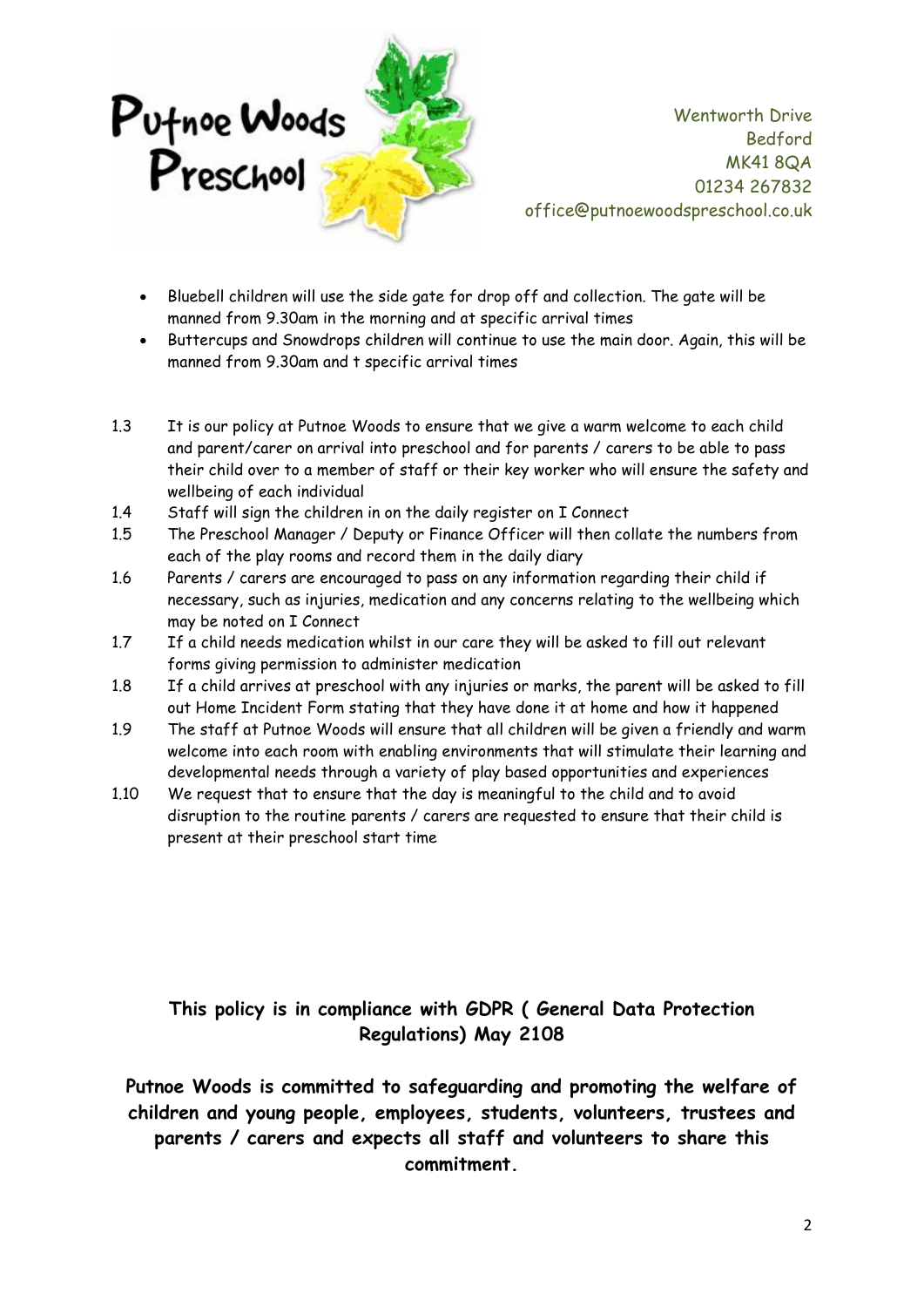

| Date of Policy: | Created By: |
|-----------------|-------------|
| September 2014  | Jo Skelton  |
|                 |             |

| <b>Review Date</b> | Reviewer   | Amendments                  |  |
|--------------------|------------|-----------------------------|--|
| December 2015      | Jo Skelton |                             |  |
| September 2016     | Jo Skelton | • 1.4 addition of I Connect |  |
| September 2017     | Jo Skelton |                             |  |
| May 2018           | Jo Skelton | GDPR statement added        |  |

| <b>Review Date</b> | Reviewer    | Amendments                     | Policy signed off on<br>behalf of the Board<br>of Trustees |
|--------------------|-------------|--------------------------------|------------------------------------------------------------|
| May 19             | Jo Skelton  |                                |                                                            |
| November 19        | Nikki Adams | New email address              |                                                            |
| <b>July 2020</b>   | Jo Skelton  | 1.3 amended due to<br>Covid 19 |                                                            |
| November 2021      | Jo Skelton  | <b>None</b>                    |                                                            |
| January 2022       | Jo Skelton  | 1.3 ammended                   |                                                            |

# **Parent Child Collection Information**

**At Putnoe Woods preschool the safety and wellbeing of your child is paramount. Staff will only be instructed to allow those named on the child's registration form to collect your child from Preschool.**